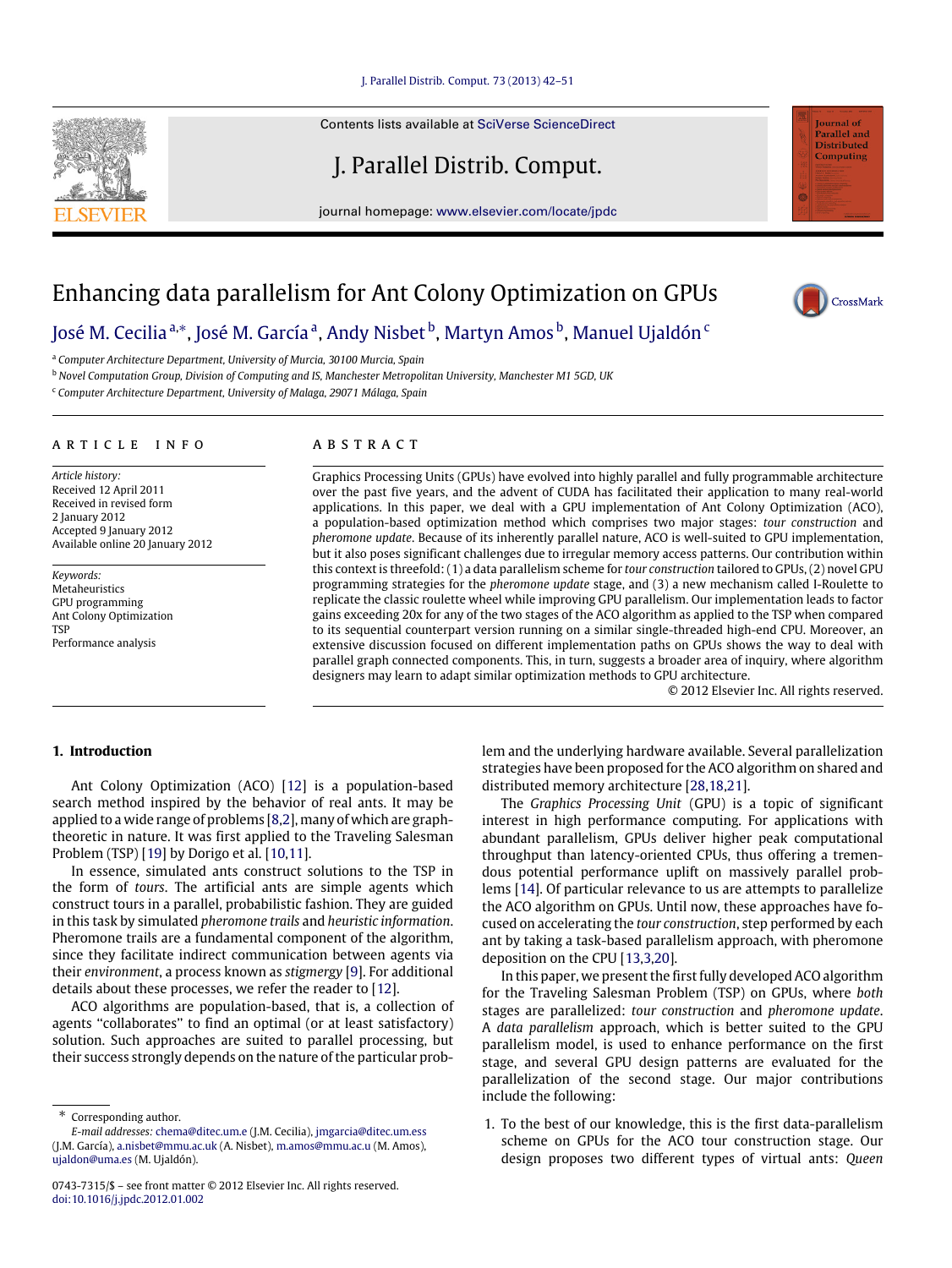ants (associated with CUDA thread-blocks), and *worker* ants (associated with CUDA threads).

- 2. We introduce an I-*Roulette* method (Independent Roulette) to replicate the classic roulette wheel selection while improving GPU parallelism.
- 3. We discuss the implementation of the pheromone update stage on GPUs, using either atomic operations or other GPU alternatives.
- 4. We offer an in-depth analysis of both stages of the ACO algorithm for different instances of the TSP problem. Several GPU parameters are tuned to reach a speed-up factor of up to  $21\times$  for the tour construction stage, and a  $20\times$  speed-up factor for the pheromone update stage.
- 5. The solution accuracy obtained by our GPU algorithms is compared to that of the sequential code given in [\[12\]](#page--1-5) and extended using TSPLIB.

The rest of the paper is organized as follows. We briefly introduce Ant Colony Optimization for the TSP and Compute Unified Device Architecture (CUDA) from NVIDIA in Section [2.](#page-1-0) In Section [3](#page--1-19) we present GPU designs for the main stages of the ACO algorithm. Our experimental methodology is outlined in Section [4](#page--1-20) before we describe the performance evaluation of our algorithm in Section [5.](#page--1-21) Other parallelization strategies for the ACO algorithm are described in Section [6,](#page--1-22) before we summarize our findings and conclude with suggestions for future work.

## <span id="page-1-0"></span>**2. Background**

### *2.1. Ant Colony Optimization for the traveling salesman problem*

The Traveling Salesman Problem (TSP) [\[19\]](#page--1-8) involves finding the shortest (or ''cheapest'') round-trip route that visits each of a number of ''cities'' exactly once. The symmetric TSP on *n* cities may be represented as a complete weighted graph, *G*, of *n* nodes, with each weighted edge, *ei*,*<sup>j</sup>* , representing the inter-city distance  $d_{i,j} = d_{j,i}$  between cities *i* and *j*. The TSP is a well-known NP-hard optimization problem, and is used as a standard benchmark for many heuristic algorithms [\[17\]](#page--1-23).

The TSP was the first problem solved by Ant Colony Optimization (ACO) [\[11](#page--1-10)[,7\]](#page--1-24). This method uses a number of simulated ''ants'' (or *agents*), which perform distributed search on a graph. Each ant moves on the graph until it completes a tour, and then offers this tour as its suggested solution. In order to achieve this latter step, each ant drops ''pheromone'' on the edges that it visits during its tour. The quantity of pheromone dropped, if any, is determined by the *quality* of the ant's solution relative to those obtained by the other ants. The ants probabilistically choose the next city to visit, based on *heuristic information* obtained from inter-city distances and the net pheromone trail. Although such heuristic information drives the ants toward an optimal solution, a process of pheromone ''evaporation'' is also applied in order to prevent the process stalling in a local minimum.

The Ant System (AS) is an early variant of ACO, first proposed by Dorigo [\[7\]](#page--1-24). The AS algorithm is divided into two main stages: *tour construction* and *pheromone update*. Tour construction is based on *m* ants building tours in parallel. Initially, ants are randomly placed. At each construction step, each ant applies a probabilistic action choice rule, called the *random proportional rule*, which decides the city to visit next. The probability for ant *k*, placed at city *i*, of visiting city *j* is given by the Eq. [\(1\)](#page-1-1)

$$
p_{i,j}^k = \frac{\left[\tau_{i,j}\right]^\alpha \left[\eta_{i,j}\right]^\beta}{\sum\limits_{l \in N_i^k} \left[\tau_{i,l}\right]^\alpha \left[\eta_{i,l}\right]^\beta}, \quad \text{if } j \in N_i^k,
$$
\n
$$
(1)
$$

where  $\eta_{i,j} = 1/d_{i,j}$  is a heuristic value determined *a priori*,  $\alpha$  and β are two parameters determining the relative *influences* of the pheromone trail and the heuristic information respectively, and  $N_i^k$  is the feasible neighborhood of ant *k* when at city *i*. This latter set represents the set of cities that ant *k* has not yet visited; the probability of choosing a city outside  $N_i^k$  is zero (this prevents an ant returning to a city, which is not allowed in the TSP). By this probabilistic rule, the probability of choosing a particular edge (*i*, *j*) increases with the value of the associated pheromone trail  $\tau_{i,j}$  and of the heuristic information value  $\eta_{i,j}$ . The numerator of the Eq. [\(1\)](#page-1-1) is the same for every ant in a single run, which encourages efficiency by storing this information in an additional matrix, called *choice\_info* (see [\[12\]](#page--1-5)). The random proportional rule ends with a selection procedure, which is done analogously to the *roulette wheel* selection procedure of evolutionary computation (see [\[12,](#page--1-5)[15\]](#page--1-25)). Each value *choice*\_*info*[*current*\_*city*][*j*] of a city *j* that ant *k* has not yet visited is associated with a slice on a circular roulette wheel, with the size of the slice being proportional to the weight of the associated choice. The wheel is then ''spun'', and the city to which a fixed marker points is chosen as the next city for ant *k*. Additionally, each ant *k* maintains a memory, *M<sup>k</sup>* , called the *tabu list*, which contains a chronological ordering of the cities already visited. This memory is used to determine the feasible neighborhood, and also allows an ant to (1) compute the length of the tour  $T^k$  it generated, and (2) retrace the path to deposit pheromone.

After all ants have constructed their tours, the pheromone trails are updated. This is achieved by first lowering the pheromone value on all edges by a constant factor (analogous to evaporation), and then adding pheromone to edges that ants have crossed in their tours. Pheromone evaporation is implemented by

$$
\tau_{i,j} \leftarrow (1 - \rho)\tau_{i,j}, \quad \forall (i,j) \in L,\tag{2}
$$

where  $0 < \rho \leq 1$  is the pheromone evaporation rate. After evaporation, all ants deposit pheromone on their visited edges:

$$
\tau_{i,j} \leftarrow \tau_{i,j} + \sum_{k=1}^{m} \Delta \tau_{i,j}^{k}, \quad \forall (i,j) \in L,
$$
\n(3)

where  $\Delta \tau_{ij}$  is the amount of pheromone ant *k* deposits. This is defined as follows:

<span id="page-1-2"></span>
$$
\Delta \tau_{i,j}^k = \begin{cases} 1/C^k & \text{if } e(i,j)^k \text{ belongs to } T^k \\ 0 & \text{otherwise} \end{cases}
$$
 (4)

where  $C^k$ , the length of the tour  $T^k$  built by the *k*-th ant, is computed as the sum of the lengths of the edges belonging to  $T^k$ . According to Eq. [\(4\),](#page-1-2) the better an ant's tour, the more pheromone the edges belonging to this tour receive. In general, edges that are used by many ants (and which are part of short tours), receive more pheromone, and are therefore more likely to be chosen by ants in future iterations of the algorithm.

#### *2.2. The CUDA programming model*

<span id="page-1-1"></span>All Nvidia GPU platforms from the G80 architecture may be programmed using the Compute Unified Device Architecture (CUDA) programming model, which makes GPUs operate as a highly parallel computing device. Each GPU device is a scalable processor array consisting of a set of SIMT (Single Instruction Multiple Threads) Streaming Multiprocessors (SM), each containing several stream processors (SPs). Different memory spaces are available in each GPU on the system. The global memory (also called *device* or video memory) is the only space accessible to all multiprocessors. It is the largest (and slowest) memory space, and is private to each GPU on the system. Additionally,